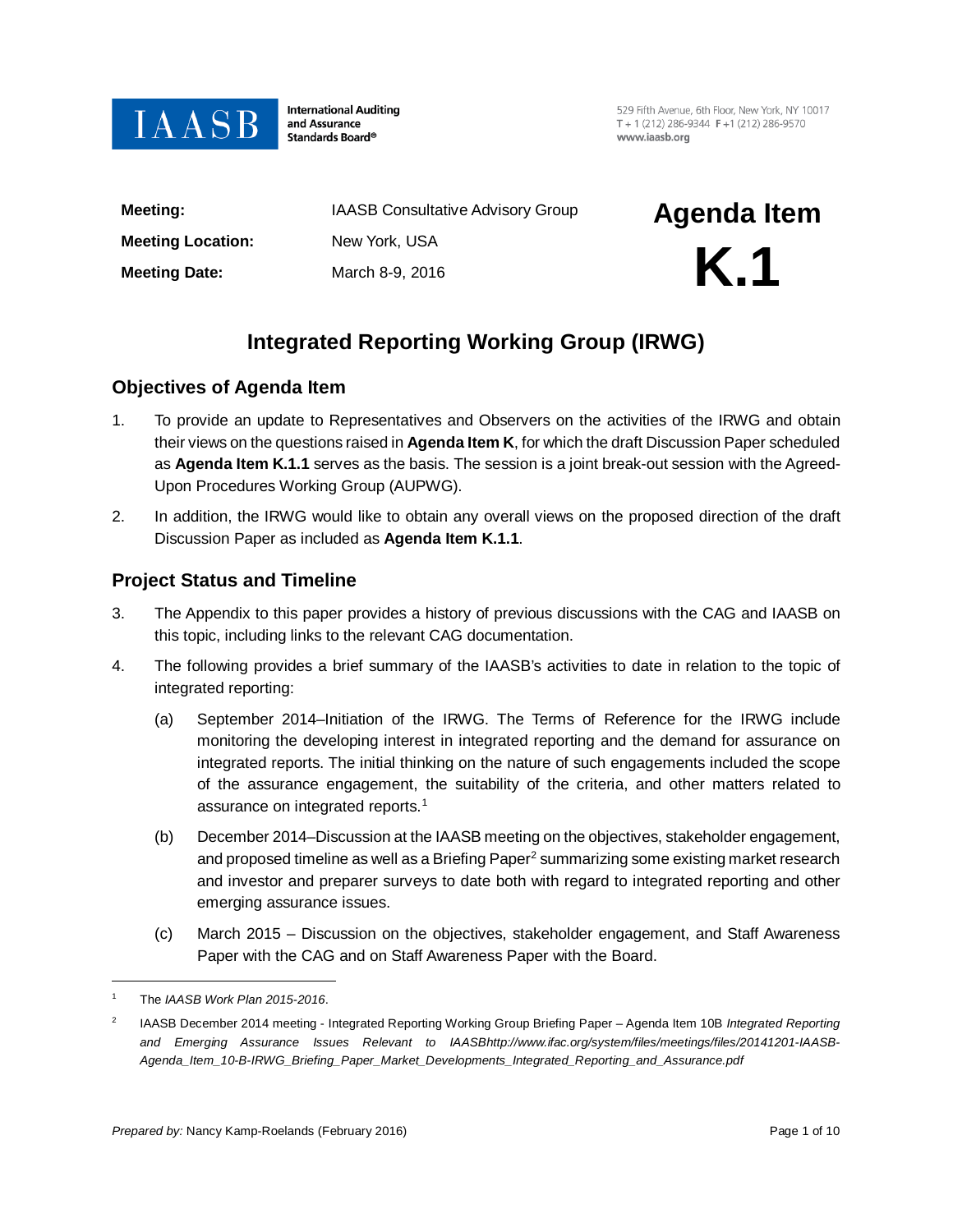- (d) July 2015 Issued Working Group Publication: *Exploring Assurance on Integrated Reporting and Other Emerging Developments in External Reporting. [3](#page-1-0)*
- (e) September 2015 Discussion on market developments, assurance issues, and proposed way forward.

### **September 2015 CAG Discussion**

5. Extracts from the draft minutes of the September 2015 CAG meeting on the discussion of Agenda Item  $M.1$ , $4$  as well as an indication of how the IRWG or IAASB has responded to the Representatives' and Observers' comments are included in the table below.

| Representatives' and Observers' Comments                                                                                                                                                                                                                                                                                                                                                                                                                                                                                                                                                                                                                                                                                                                                                                                                                                                                                                                                                                                                                                | <b>Working Group/IAASB Response</b>                                                                                                                                                                                                                                                                                                                                                                                                                                                                                                                                        |
|-------------------------------------------------------------------------------------------------------------------------------------------------------------------------------------------------------------------------------------------------------------------------------------------------------------------------------------------------------------------------------------------------------------------------------------------------------------------------------------------------------------------------------------------------------------------------------------------------------------------------------------------------------------------------------------------------------------------------------------------------------------------------------------------------------------------------------------------------------------------------------------------------------------------------------------------------------------------------------------------------------------------------------------------------------------------------|----------------------------------------------------------------------------------------------------------------------------------------------------------------------------------------------------------------------------------------------------------------------------------------------------------------------------------------------------------------------------------------------------------------------------------------------------------------------------------------------------------------------------------------------------------------------------|
| Ms. Borgerth noted her support for the IRWG's<br>activities. She also noted that the IIRC is working<br>further with regard to materiality in the context of<br>International Integrated Reporting <ir><br/>the<br/><b>She</b><br/>noted<br/>that<br/>non-financial<br/>Framework.<br/>information is becoming increasingly important to<br/>inform stakeholders about companies and that the<br/>purpose of the International <ir> Framework is to<br/>bring non-financial information to the same level of<br/>quality as financial information. Therefore, in her<br/>view, the possibility of assurance on non-financial<br/>information will be essential. However, Ms.<br/>Borgerth agreed that the IAASB should not rush in<br/>terms of assurance on non-financial information as<br/>the International <ir> Framework will continue to<br/>evolve. Rather, she suggested that the IAASB<br/>continue to follow developments and the focus on<br/>non-financial information to be in a position to<br/>respond to assurance needs in the future.</ir></ir></ir> | Point accepted - The IRWG has followed<br>developments to date and to explore further with<br>stakeholders is developing a discussion paper that<br>can form the basis for roundtables and other types<br>of engagement. The discussion paper recognizes<br>that reporting frameworks in emerging external<br>reporting (EER) are in development. It also looks at<br>the needs of stakeholder in the broader context of<br>credibility and trust. The IRWG would like to have<br>this open discussion before taking any decisions on<br>how to move forward in this area. |
| Mr. Waldron and Ms. Singh cited results of a recent<br>CFA Institute survey noting the increased use of<br>non-financial information as well as investors'<br>increasing interest in both required environmental,<br>social and corporate governance disclosures by<br>companies and independent verification of these<br>disclosures. Mr. Waldron also noted the feedback<br>from investors that they use this information to                                                                                                                                                                                                                                                                                                                                                                                                                                                                                                                                                                                                                                          | Point noted - The IRWG has included this survey<br>in its information-gathering as well as looked into<br>the demand from investors more broadly by<br>engaging with investors and reviewing other<br>surveys.                                                                                                                                                                                                                                                                                                                                                             |

<span id="page-1-0"></span> <sup>3</sup> [www.iaasb.org/publications-resources/exploring-assurance-integrated-reporting-and-other-emerging-developments](http://www.iaasb.org/publications-resources/exploring-assurance-integrated-reporting-and-other-emerging-developments)

<span id="page-1-1"></span><sup>&</sup>lt;sup>4</sup> The March 2015 IAASB CAG minutes will be approved at the September 2015 IAASB CAG meeting.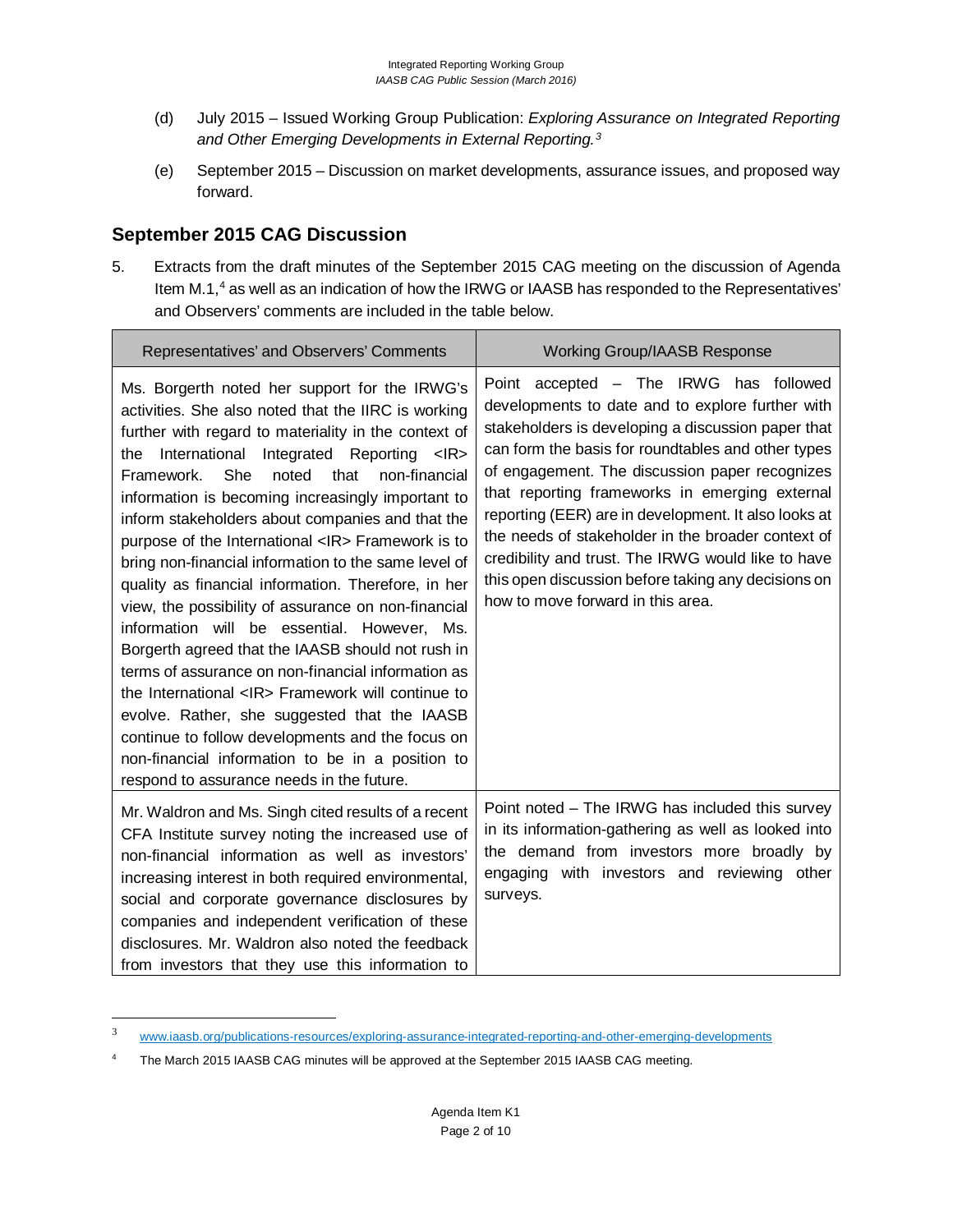| Representatives' and Observers' Comments                                                                                                                                                                                                                                                                                                                                                                                                                                                                                                                                                                                                                                                                                                                                                                                                                                                                                                                                                                                                                                                                                                                                                                                                                                  | <b>Working Group/IAASB Response</b>                                                                                                                                                                                                                                                                                                                                                                                                                                                                                                                                                                                                                                                                                                                                                                                                                                                                                                                                                                                                                                                                                                          |
|---------------------------------------------------------------------------------------------------------------------------------------------------------------------------------------------------------------------------------------------------------------------------------------------------------------------------------------------------------------------------------------------------------------------------------------------------------------------------------------------------------------------------------------------------------------------------------------------------------------------------------------------------------------------------------------------------------------------------------------------------------------------------------------------------------------------------------------------------------------------------------------------------------------------------------------------------------------------------------------------------------------------------------------------------------------------------------------------------------------------------------------------------------------------------------------------------------------------------------------------------------------------------|----------------------------------------------------------------------------------------------------------------------------------------------------------------------------------------------------------------------------------------------------------------------------------------------------------------------------------------------------------------------------------------------------------------------------------------------------------------------------------------------------------------------------------------------------------------------------------------------------------------------------------------------------------------------------------------------------------------------------------------------------------------------------------------------------------------------------------------------------------------------------------------------------------------------------------------------------------------------------------------------------------------------------------------------------------------------------------------------------------------------------------------------|
| manage risk in portfolios. They agreed to distribute<br>the survey to Representatives and Observers. <sup>5</sup>                                                                                                                                                                                                                                                                                                                                                                                                                                                                                                                                                                                                                                                                                                                                                                                                                                                                                                                                                                                                                                                                                                                                                         |                                                                                                                                                                                                                                                                                                                                                                                                                                                                                                                                                                                                                                                                                                                                                                                                                                                                                                                                                                                                                                                                                                                                              |
| Ms. Molyneux cited different results from a recent<br>PwC survey on investors' expectations with<br>respect to environmental, social and corporate<br>governance disclosures to support her view that<br>the IAASB should not unduly delay its work in this<br>area. She noted the existence of a wide variety of<br>different standards addressing environmental,<br>social and corporate governance reporting and<br>provided examples of developments in different<br>jurisdictions and different industries. Mr. Rockwell<br>agreed that the variety of information, standards<br>implementation across<br>jurisdictions<br>and<br>is<br>concerning. Ms. Molyneux was of the view that<br>investors need environmental, social corporate<br>governance and other non-financial information<br>and need to know that it is reliable. She suggested<br>that the IAASB's work should track current<br>practice, out of which will likely come some<br>cohesion and<br>consistent expectations.<br>Ms.<br>Borgerth noted she supports the concept of<br>integrated reporting because, in her view, it will<br>likely be difficult for the other different regulations<br>and initiatives to be sufficiently connected to give<br>integrated information about the entity. | Ms. Kamp-Roelands explained that differences in<br>jurisdictions as well as demand for assurance on<br>some or all of the information will always remain<br>and, as such, flexibility is relevant to the further<br>work of the IRWG. She reiterated that the IRWG is<br>exploring the thought process of the practitioner in<br>deciding whether to undertake an assurance<br>engagement, starting with the options for an<br>conclusion, to<br>appropriate<br>assurance<br>the<br>subject<br>underlying<br>matter,<br>subject<br>matter<br>information, management assertions and risks of<br>material<br>misstatements. Ms.<br>Kamp-Roelands<br>noted that this initial consideration will help the<br>IAASB's future discussions, including identifying<br>areas where limitations may occur due to the<br>criteria, as well as the skillsets of practitioners.<br>Point accepted- In its information-gathering<br>activities the IRWG has obtained further insights on<br>current practice in EER, investor's expectations<br>and the variety of EER frameworks and the key<br>messages are reflected in the draft discussion<br>paper. |
| Ms. Robert explained the new European Directive<br>disclosure of non-financial and diversity<br>on<br>information, which amends the Accounting<br>Directive 2013/34/EU, <sup>6</sup> will require large PIEs to<br>report on a number of key performance indicators,<br>including human rights. She also noted that the<br>Directive includes an option for individual member<br>states to ask practitioners to verify this information.<br>As such, Ms. Robert explained that FEE is<br>currently monitoring these developments, including<br>practitioners are responding<br>how<br>to<br>these<br>requests. She noted that, most often, ISAE 3000                                                                                                                                                                                                                                                                                                                                                                                                                                                                                                                                                                                                                      | Point accepted - The IRWG has included in its<br>information-gathering the developments of the<br>European Commission as well as the latest FEE<br>publication addressing this. The draft discussion<br>paper tries to reflect that different forms of external<br>reporting are emerging and the implications this<br>may have on the need for credibility and trust and<br>assurance engagements in particular.                                                                                                                                                                                                                                                                                                                                                                                                                                                                                                                                                                                                                                                                                                                            |

<span id="page-2-0"></span><sup>5</sup> [http://www.cfainstitute.org/ethics/Documents/issues\\_esg\\_investing.pdf](http://www.cfainstitute.org/ethics/Documents/issues_esg_investing.pdf)

 $\overline{a}$ 

<span id="page-2-1"></span><sup>6</sup> See als[o Directive 2014/95.](http://eur-lex.europa.eu/legal-content/EN/TXT/?uri=CELEX:32014L0095)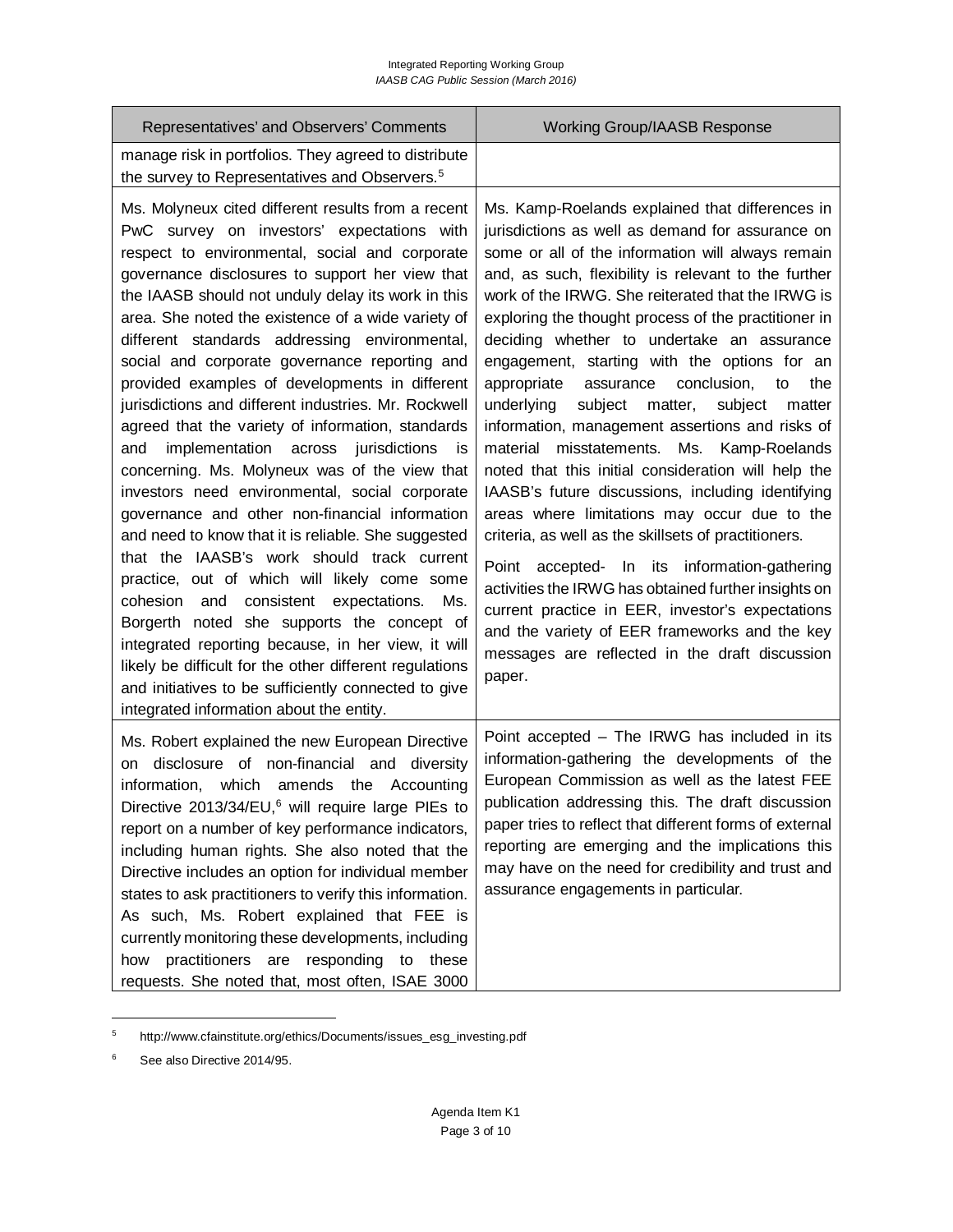| Representatives' and Observers' Comments                                                                                                                                                                                                                                                                                                                                                                                                                                                                                                                                                                                                                                                                                                                                                                                                                                                                                                                                                                                                                                                                                                                                                                                                                                                                                                                                                                                                                                        | <b>Working Group/IAASB Response</b>                                                                                                                                                                                                                                                                                                                                                                                                                                                                                                                                                                                                                                                                                                                                                                                                                                                                                                                        |
|---------------------------------------------------------------------------------------------------------------------------------------------------------------------------------------------------------------------------------------------------------------------------------------------------------------------------------------------------------------------------------------------------------------------------------------------------------------------------------------------------------------------------------------------------------------------------------------------------------------------------------------------------------------------------------------------------------------------------------------------------------------------------------------------------------------------------------------------------------------------------------------------------------------------------------------------------------------------------------------------------------------------------------------------------------------------------------------------------------------------------------------------------------------------------------------------------------------------------------------------------------------------------------------------------------------------------------------------------------------------------------------------------------------------------------------------------------------------------------|------------------------------------------------------------------------------------------------------------------------------------------------------------------------------------------------------------------------------------------------------------------------------------------------------------------------------------------------------------------------------------------------------------------------------------------------------------------------------------------------------------------------------------------------------------------------------------------------------------------------------------------------------------------------------------------------------------------------------------------------------------------------------------------------------------------------------------------------------------------------------------------------------------------------------------------------------------|
| (Revised) $7$ is being used, although ISO standards<br>have also been used. She also confirmed the<br>relevance of the IAASB having a broader focus<br>than integrated reporting as it may take several<br>years for integrated reporting to mature, while the<br>need for assurance on non-financial information<br>may be more urgent.                                                                                                                                                                                                                                                                                                                                                                                                                                                                                                                                                                                                                                                                                                                                                                                                                                                                                                                                                                                                                                                                                                                                        |                                                                                                                                                                                                                                                                                                                                                                                                                                                                                                                                                                                                                                                                                                                                                                                                                                                                                                                                                            |
| Mr. Rockwell questioned whether all information<br>related to environmental, social and corporate<br>governance disclosures fall within the professional<br>competence skills of the auditing profession. While<br>in some cases the controls over this information<br>may be similar to financial reporting and therefore<br>assurance concepts may also be similar, in his<br>view, the nature of controls over governance and<br>social policy may be very different. Mr. Rockwell<br>therefore suggested it would be important in<br>considering whether to develop a standard for the<br>IAASB to further explore whether boundaries to<br>assurance engagements may be needed in light of<br>the scope of the practitioner's professional<br>confidence, to prevent an assurance report on<br>certain areas becoming merely a "check the box"<br>exercise. Ms. Molyneux agreed, highlighting the<br>complexity of topics that may be subject to an<br>non-financial<br>assurance<br>engagement<br>on<br>information, and her view that cooperation with<br>other disciplines (such as engineers and other<br>experts) may be necessary in light of the limitations<br>of what practitioners can do. She cited the flexibility<br>that the European Directive allows in selecting the<br>reporting framework under which to report, and<br>asked the IRWG to further consider what is<br>possible<br>within<br>the<br>competencies<br>of<br>the<br>accountancy profession. | Ms. Kamp-Roelands confirmed that audit firms are<br>currently using multi-disciplinary teams when<br>performing<br>these<br>types<br>of<br>assurance<br>also acknowledged<br>engagements,<br>but<br>that<br>assurance in relation to particular topics, such as<br>human rights, may be inherently difficult.<br>Point accepted - the competence of the practitioner<br>and the cooperation with other disciplines is<br>addressed in the draft discussion paper. The draft<br>discussion paper also notes that different EER<br>frameworks are available, and also discusses how<br>the maturity of such frameworks may impact the<br>scope of the assurance engagement. It further<br>describes how new aspects of governance such as<br>stakeholder dialogue can play a<br>role<br>- in<br>credibility and trust.<br>strengthening<br>also<br>It<br>addresses the relevance of communication to<br>prevent that unrealistic expectations being created. |
| Ms. Borgerth noted that a recent IASB ED sets out<br>the view that an entity's accounting policies should<br>be based on its business model, so auditors will<br>need to consider the entity's business model in<br>conducting audits in the near future. However, she                                                                                                                                                                                                                                                                                                                                                                                                                                                                                                                                                                                                                                                                                                                                                                                                                                                                                                                                                                                                                                                                                                                                                                                                          | Point accepted – The challenge with regard to the<br>skillset is now explicitly included in the draft<br>discussion paper as well as the relevance of<br>communication<br>to<br>prevent<br>that<br>unrealistic<br>expectations being created.                                                                                                                                                                                                                                                                                                                                                                                                                                                                                                                                                                                                                                                                                                              |

<span id="page-3-0"></span><sup>7</sup> ISAE 3000 (Revised), *Assurance Engagements Other than Audits or Reviews of Historical Financial Information* 

 $\overline{a}$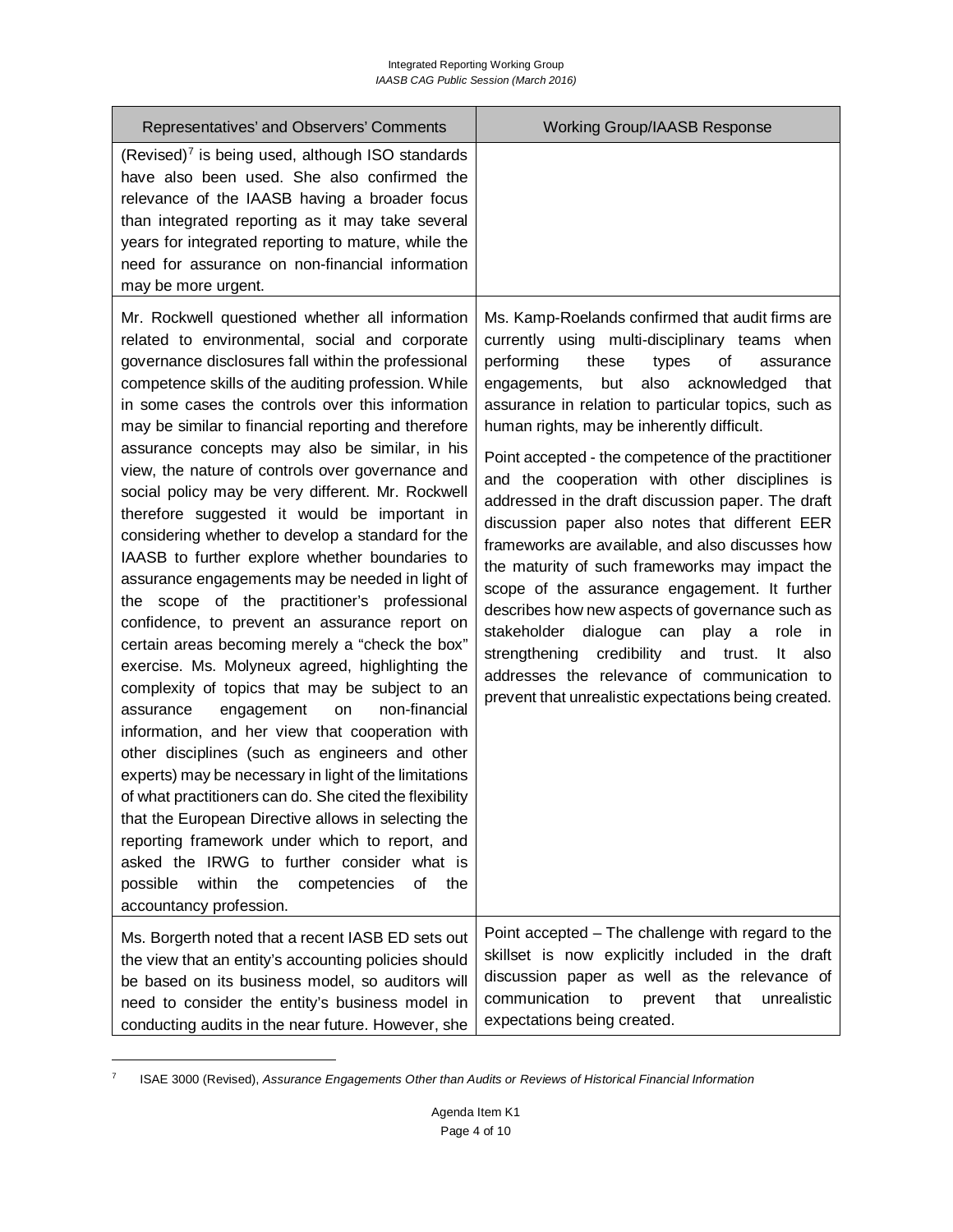| Representatives' and Observers' Comments                | Working Group/IAASB Response |
|---------------------------------------------------------|------------------------------|
| agreed with Mr. Rockwell's view that assurance on       |                              |
| non-financial information may require additional        |                              |
| skills that practitioners may not currently have. She   |                              |
| also noted that the biggest supporters of integrated    |                              |
| reporting are audit firms as it conveys business        |                              |
| opportunities for them, so in her view they will        |                              |
| acquire the skills necessary to conduct these           |                              |
| engagements. Mr. Rockwell continued to caution          |                              |
| that the audit profession may need to acknowledge       |                              |
| the boundaries of its expertise. Mr. Yoshii             |                              |
| expressed the view that the most important aspect       |                              |
| of disclosure in integrated reports is the entity's     |                              |
| business models and its long-term prospects,            |                              |
| noting these differ within industries. In his view, the |                              |
| accountancy profession may find it difficult to         |                              |
| assure such information because they are experts        |                              |
| in auditing, not the entity's business.                 |                              |

### **Format of the Session**

6. The March 2016 session on the Integrated Reporting Working Group will be a break out session jointly with the AUPWG. The format of the session is a roundtable for **which Agenda Item K and K.1**  provide the basis. As introduction to the break-out session Ms. Kelsall chair of the IRWG will provide a brief introduction to the draft discussion paper and proposed way forward.

## **Information-gathering activities in developing the draft discussion paper**

- 7. Since the September IAASB CAG meeting in developing the draft discussion paper the IRWG held two physical meetings and various conference calls. The IRWG also:
	- (a) Had interaction with investors, preparers and practitioners;
	- (b) Considered a wide range of publicly available information, including surveys, reports and academic research;
	- (c) Performed a preliminary high-level gap analysis between key assurance issues identified In the IAASB Briefing Paper and its existing standards to identify at a high level any barriers in the standards that would prevent the flexibility needed in this emerging area, or potential missing guidance to facilitate the quality of engagements that are performed.
- 8. The key messages are reflected in the draft discussion paper and relate to three key themes:
	- (a) The evolving nature of emerging external reporting (EER). There is a demand for wider information and this is reflected in the various EER frameworks being developed.
	- (b) The demand for action to support credibility and trust. This demand is broader than just assurance engagements. It also includes demand for action to enhance credibility and trust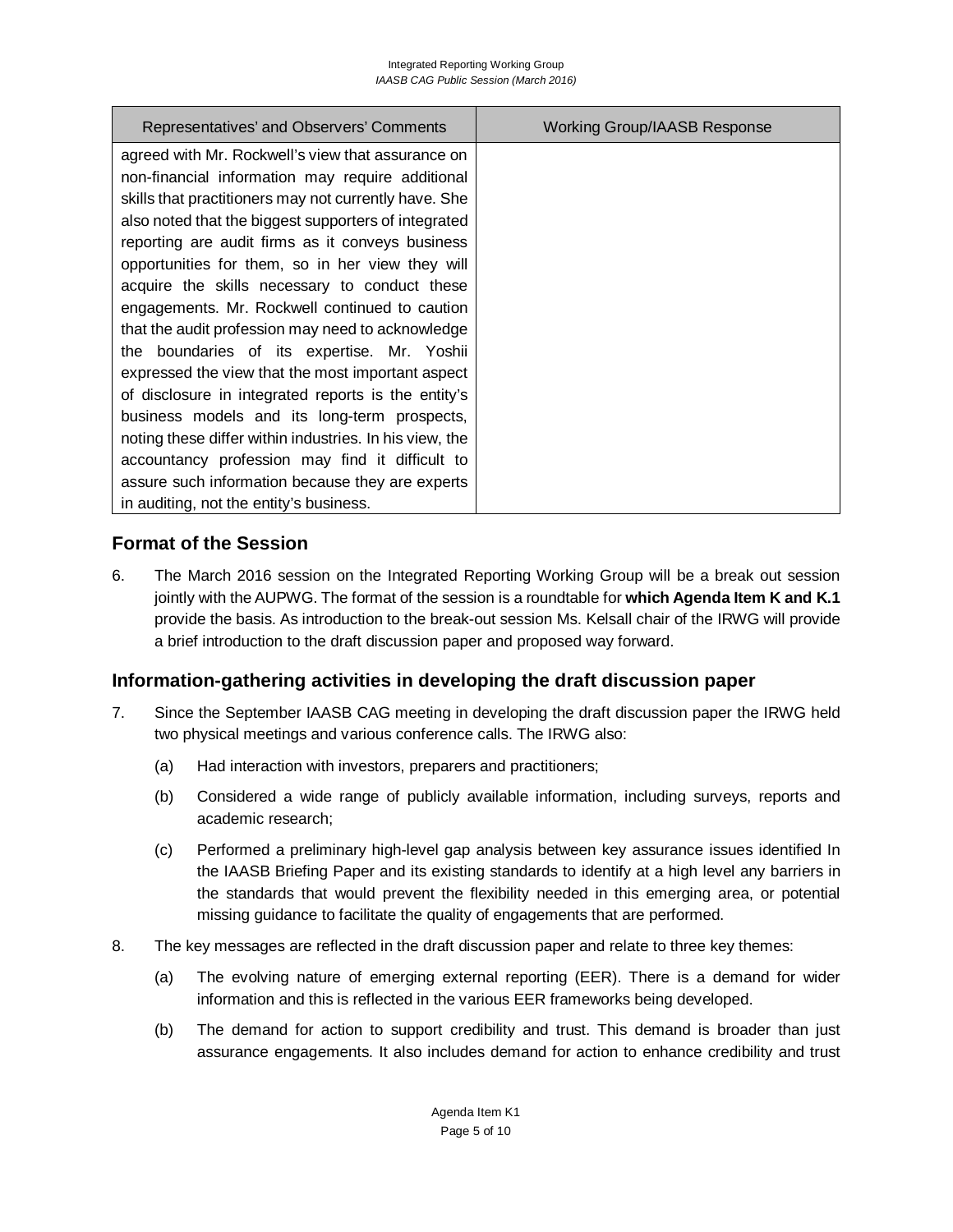through effective governance and control – looking to the roles of the different 'lines of defense', and the oversight of those charged with governance, within the entity.

- (c) The flexibility in 'external assurance' as reporting frameworks evolve. There is a need for flexibility in the nature of 'external assurance' to enable it to be delivered appropriately wherever companies are along their path of development in terms of assimilating the wider impacts of the organization into their business processes and information systems, whilst encouraging and nurturing such development. This includes a need to consider innovation in 'external assurance' engagements beyond those covered by the IAASB's International Standards, such as reporting on the evaluation or assessment of the maturity of the organization's systems and processes.
- 9. The IRWG also noticed during its information-gathering activities that some elements within its International Standards are not correctly interpreted, in particular with respect to limited assurance engagements. Also, the IRWG identified with regard to assurance engagements, that the root cause of some assurance challenges identified within assurance engagements by practitioners were actually reporting framework issues caused by the fact that the reporting framework is in development.
- 10. In developing the structure for the draft discussion paper, the IRWG therefore took the following approach:
	- (a) The factors that influence credibility and trust internally and externally;
	- (b) The demand for professional services by practitioners, internally and externally, in the broader context of credibility and trust, in particular the nature of assurance or other engagements that would be most relevant in meeting the expectations of users of EER, recognizing the need for innovation due to new EER Frameworks and new features of governance processes (Section  $III$ );
	- (c) The implications for standard-setting:
		- o Coverage: The type of engagements performed by practitioners to be covered by the International Standards;
		- o Flexibility: The flexibility in the International Standards to accommodate engagements with regard to EER; and
		- o Guidance: The guidance needed in the International Standards, in particular for the assurance model as covered in ISAE 3000 (Revised) to facilitate globally consistent interpretation in performing assurance engagements. This includes the need for guidance on competencies and how to most effectively communicate the outcome of an assurance engagement (Section IV); and
	- (d) The best way to continue the dialogue with stakeholders and international organizations on supporting credibility and trust in EER.
- 11. The IRWG would like to point out to the CAG that the paper is still in development and therefore the content of some tables is missing, and that some sections of the text, such as that describing different types of engagement or describing particular assurance challenges, still needs more work. However, the full draft discussion paper has been provided to the CAG to enable the CAG to have an overview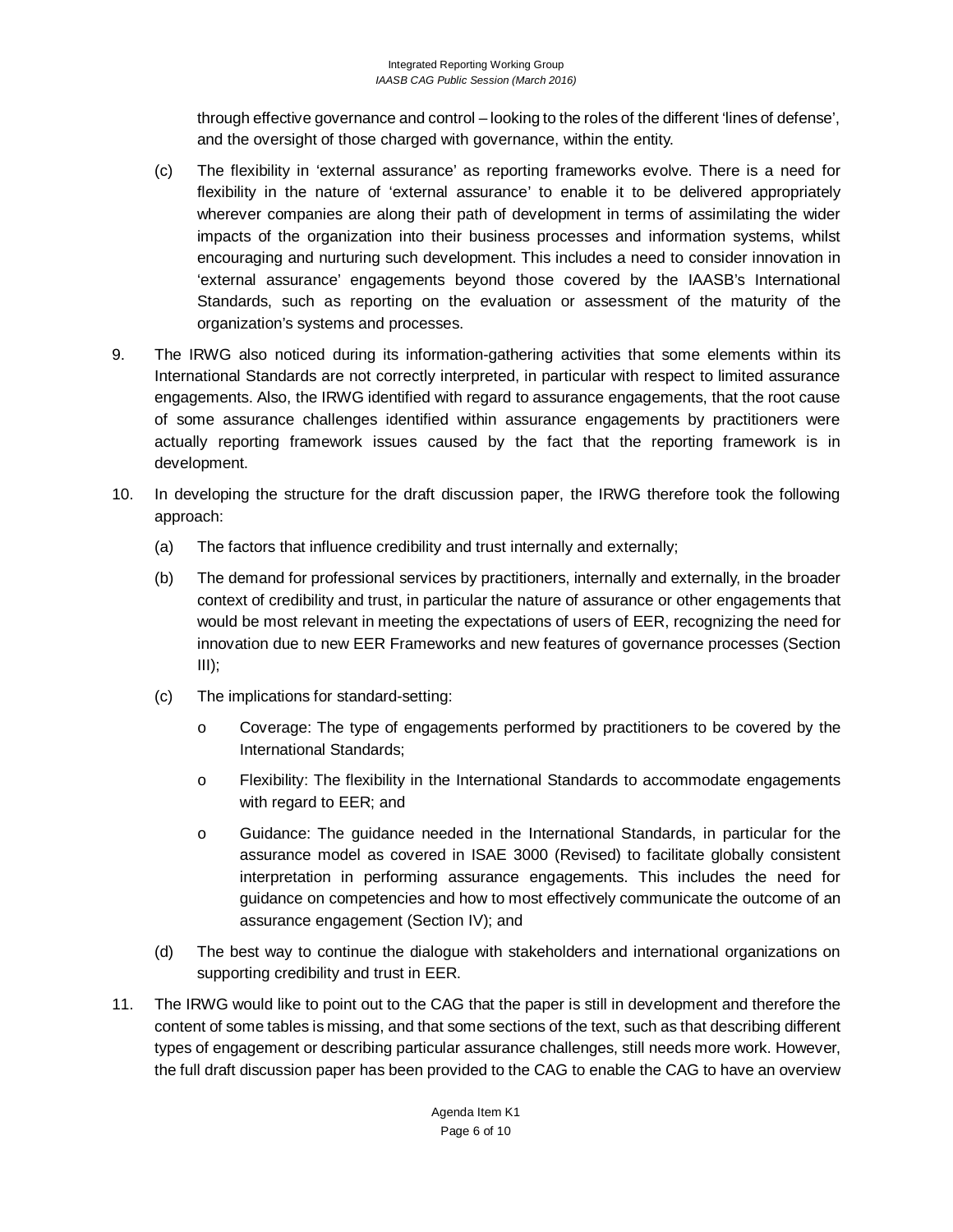of how the Discussion Paper may look.

#### **Way forward**

- 12. The IRWG intends to:
	- (a) Continue the dialogue: After the discussion with the IAASB and IAASB CAG the IRWG intends to have further dialogue to explore the relevance and completeness of the topics in the discussion paper, including:
		- the Global Public Policy Committee, Forum of Firms, Professional Accountants in Business, Small and Medium Sized Practices Committee;
		- Organizations that develop EER frameworks.
	- (b) Explore views of national auditing standard setters (NSS) during the IAASB-NSS meeting;
	- (c) Schedule a next version of the IRWG discussion paper for the June IAASB meeting.
- 13. The publication of the Discussion Paper is dependent on the outcome of the discussion in the IAASB and IAASB CAG.
- 14. The IRWG anticipates a comment period of 100 days.

### **Matters for CAG Consideration**

- 15. In considering the questions raised in Agenda Item K, Representatives and Observers are asked to take into account the full draft of the IRWG Discussion Paper as provided in **Agenda Item K.1.1**. During the break-out session, Representatives and Observers are asked to provide their views on the following:
	- (a) *The broader context of credibility and trust*: Is discussing professional services in the broader context of factors that influence credibility and trust helpful? Would there be any other factors that need to be considered? (Section III of **Agenda Item K.1.1**)
	- (b) *Professional services* What type of professional services are relevant in strengthening credibility and trust in EER? Are there in your view any other types of professional services that are missing? Is innovation in professional services sufficiently addressed? (Section III of **Agenda Item K.1.1**)
	- (c) *Assurance Issues*: The overview provides an insight into the challenges in assurance engagements that emerge due to EER Frameworks, the maturity of governance and reporting processes. Are these assurance issues the most relevant ones? Are there any relevant assurance issues missing? (Section IV of **Agenda Item K.1.1**)
- 16. In addition, the IRWG would like to obtain any overall views on the proposed direction of the draft Discussion Paper as included as **Agenda Item K.1.1.**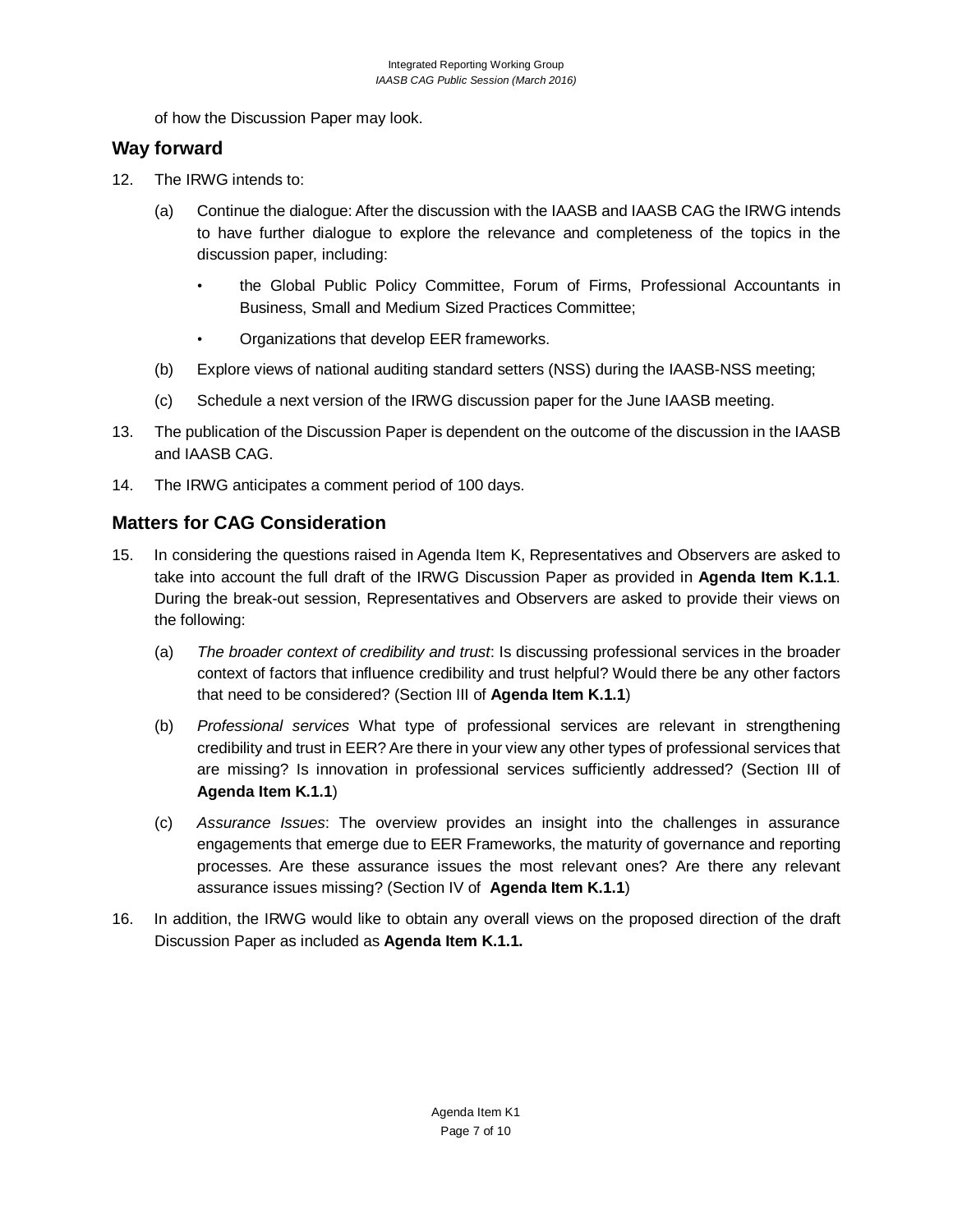## **Material Presented – IAASB CAG PAPERS**

Agenda Item K1.1 Working Group Draft Discussion Paper: *Supporting Credibility and Trust in Emerging Forms of External Reporting*

#### **Material Presented – FOR IAASB CAG REFERENCE PURPOSES ONLY**

Working Group Paper: https://www.iaasb.org/system/files/publications/files/IAASB-Integrated-Exploring Assurance on Integrated Reporting and other Emerging Developments in External Reporting Reporting-Working-Group-Publication\_0.pdf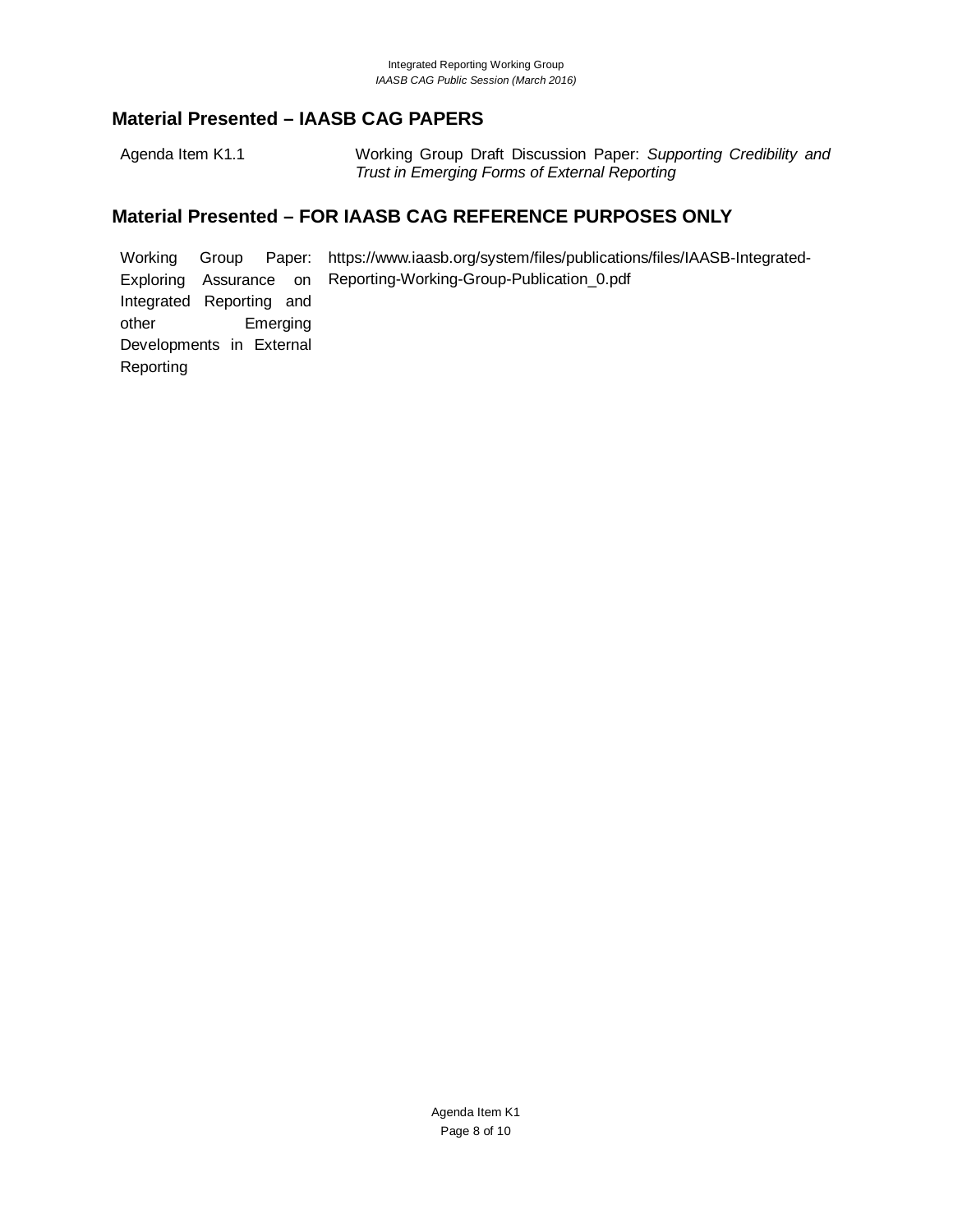**Appendix**

# **Project History**

### **Project: Integrated Reporting WG**

#### **Summary**

|                                                                                                            | <b>CAG Meeting</b> | <b>IAASB Meeting</b>    |
|------------------------------------------------------------------------------------------------------------|--------------------|-------------------------|
| Approval of Terms of Reference of Innovation WG                                                            | April 2013         | <b>April 2013</b>       |
| Updates / Briefings Innovation WG where topic of<br>Integrated Reporting was discussed                     | March 2014         | March 2014<br>June 2014 |
| Discussion on Proposed Way Forward of the<br>Innovation WG and the Initiation of the IRWG                  | September 2014     | September 2014          |
| Proposed Way Forward of the IRWG and<br><b>Awareness Paper</b>                                             | March 2015         | March 2015              |
| Panel discussion                                                                                           |                    | June2015                |
| Discussion on Proposed Way Forward to consult<br>stakeholders on market demand and key<br>assurance issues | September 2015     | September 2015          |

#### **CAG Discussions: Detailed References**

| <b>Approval of Terms of</b>    | <b>April 2013</b>                                                         |
|--------------------------------|---------------------------------------------------------------------------|
| <b>Reference Innovation WG</b> | See IAASB CAG meeting material:                                           |
|                                | http://www.ifac.org/sites/default/files/meetings/files/20130403-IAASB-    |
|                                | CAG-Agenda_Item_G-3-INFO_TOR-final.pdf                                    |
|                                | See CAG meeting minutes (in Agenda Item G of the following):              |
|                                | http://www.ifac.org/sites/default/files/meetings/files/April%202013%20IAA |
|                                | SB%20CAG%20Public%20Minutes%20a%20Approved.pdf                            |
|                                | See report back on April 2013 CAG meeting (Agenda Item J.2):              |
|                                | http://www.ifac.org/sites/default/files/meetings/files/20130909-IAASB-    |
|                                | CAG-Agenda Item J2-Strategy Report Back-Final.pdf                         |
| <b>Updates / Briefings</b>     | <b>March 2014</b>                                                         |
|                                | See IAASB CAG meeting material:                                           |
|                                | http://www.ifac.org/sites/default/files/meetings/files/20140311-          |
|                                | IAASBCAG-Agenda_Item_D-INFO_Integrated_Reporting-Cover-final.pdf          |
|                                | http://www.ifac.org/sites/default/files/meetings/files/20130411-          |
|                                | IAASBCAG-Agenda Item D1 INFO WG Presentation WideScreen-                  |
|                                | final.pdf                                                                 |
|                                | http://www.ifac.org/sites/default/files/meetings/files/20140311-          |
|                                | <b>IAASBCAG-Agenda Item D2-</b>                                           |